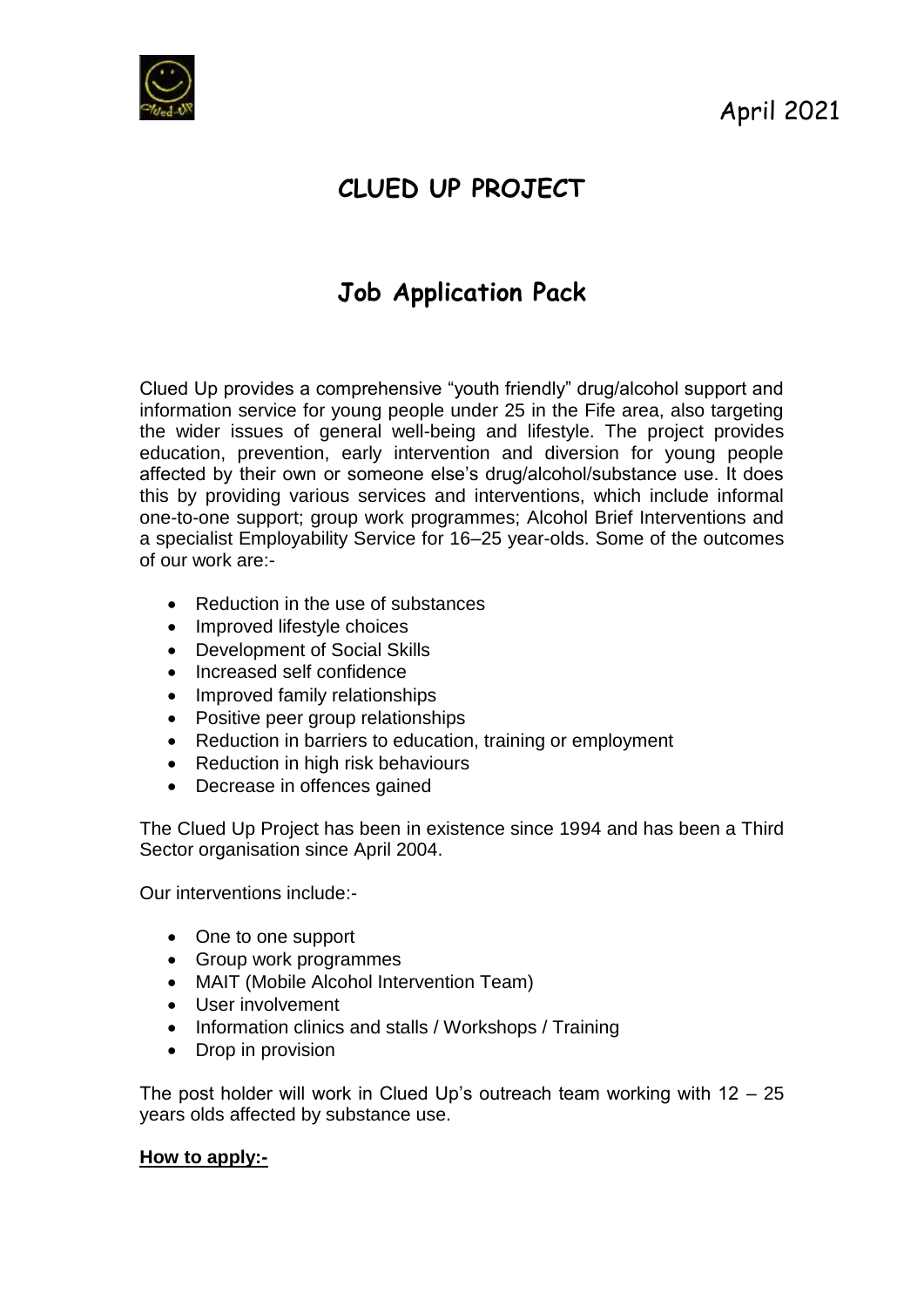

Applications should be made on the Clued Up application

**Online at:- <http://recruitment.cluedup-project.org.uk/>**

# **CLOSING DATE: - Friday 1 st April 2022 5pm**

Please note that, in the interests of equality, we do not accept Curriculum Vitae (CVs).

#### **Selection Process**

Short listed candidates will be advised of the interview date. We do not normally advise those who are not being invited for interview.

#### **Information for applicants with disabilities**

If you require it, we will arrange to have the application form made available in other formats such as tape, Braille or large print, but please let us know in plenty of time, as we may need to ask for assistance from other agencies. Please contact us if there is any other assistance you require.

Website. [www.cluedup-project.org.uk](http://www.cluedup-project.org.uk/)

Scottish Charity Number: SC 035036 Company registration number 340206

### **THANK YOU FOR THE INTEREST YOU HAVE SHOWN IN WORKING WITH CLUED UP**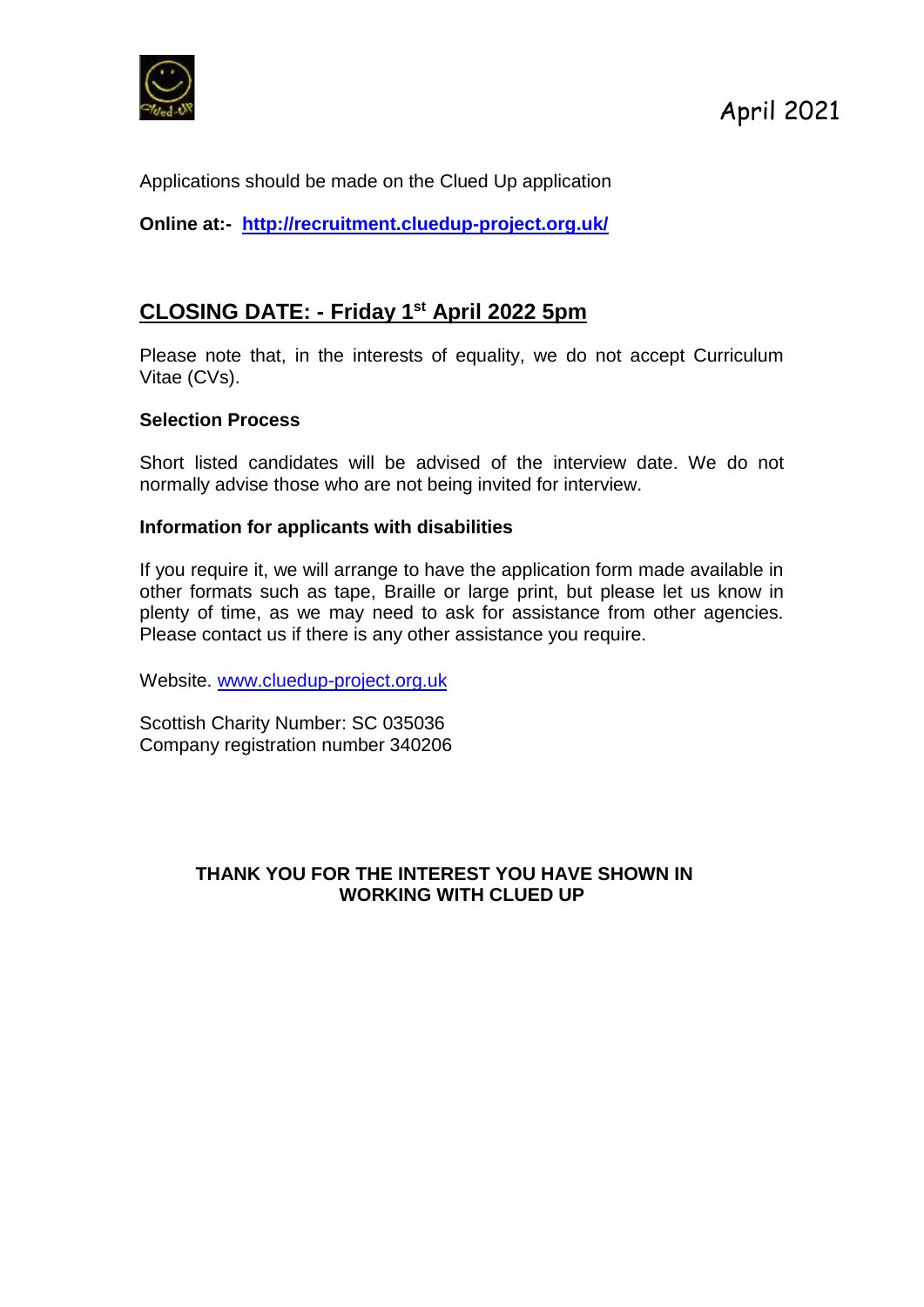

## **JOB PROFILE**

## **Job details**

| Purpose of the job<br>1.                |                                                   |
|-----------------------------------------|---------------------------------------------------|
| <b>Grade and salary</b><br>$\bullet$    | CU 06 point 17 - 21 £24,309 - £26,542             |
| <b>Special Conditions:</b><br>$\bullet$ | Hours will include evenings and some<br>Weekends. |
| <b>Hours of work</b>                    | 36 hours per week                                 |
| <b>Responsible to</b><br>$\bullet$      | Team Leader                                       |
| <b>Job Title</b><br>$\bullet$           | <b>Project Worker</b>                             |
| Location<br>$\bullet$                   | The Bunker, 441 High Street, Kirkcaldy            |
| <b>Service</b>                          | <b>Clued Up Project</b>                           |

Provide a Comprehensive "youth friendly" substance use support and information service for young people under the age of 25 in the Fife area.

The project workers will work within Clued Up's outreach service alongside a team to support young people 12 to 25 years olds who are affected by their own or someone else's substance use, also targeting the wider issues of general well-being and lifestyle. We also support young people affected by substance use to find their own path into education, training and progression up the employability pathway.

#### **2. Key Responsibilities and Key Result Areas**

#### **2.1 Face to face work with young people.**

- Provide young people with one to one support on a consistent basis having an outcome focused approach. Using a case management approach.
- Provide assessments of young people's needs and complete written work plans based on young people's outcomes.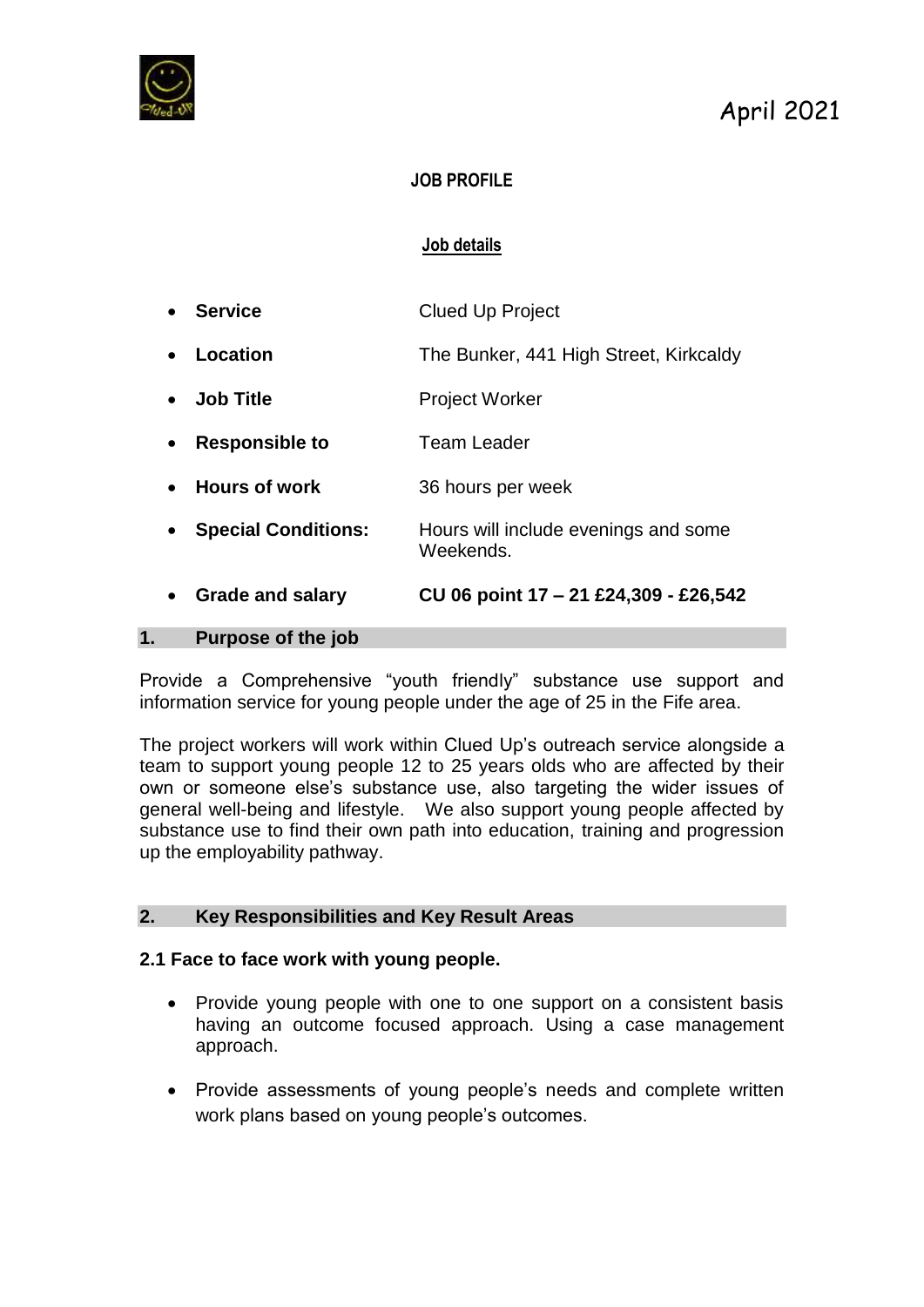

- Make and develop open, honest and trusting relationships with young people by meeting them on their own terms and working with them on their priorities.
- Respect confidentiality within established boundaries both with young people, support staff, partners, teachers etc.
- Participate in a Mobile alcohol intervention team in partnership to provide brief interventions and alcohol screening to young people on the streets in the evenings.
- Support Young people to overcome barriers to Education, training or employment.
- Support projects/group work programmes and special initiatives relevant to young people's needs, both directly and in partnership with other agencies.
- Assist young people to learn from experiences and help them find opportunities for growth in personal and social development.
- Promote effective involvement of voung people in decision-making processes.
- Be aware of the agencies that may assist and support young people affected by substance misuse and assist them to access them.
- Keep appropriate records and be able to use appropriate IT equipment/technology to maintain client files.
- Work within Clued Up's policies and guidelines.
- Deliver training/workshops when required.
- Work within the GIRFEC Framework.

#### **2.2 Contacts and relationships.**

- Build networks with appropriate agencies and support multi-agency initiatives.
- Liase with other professionals and agencies in assisting individuals toward goals.
- Refer clients to other agencies where appropriate.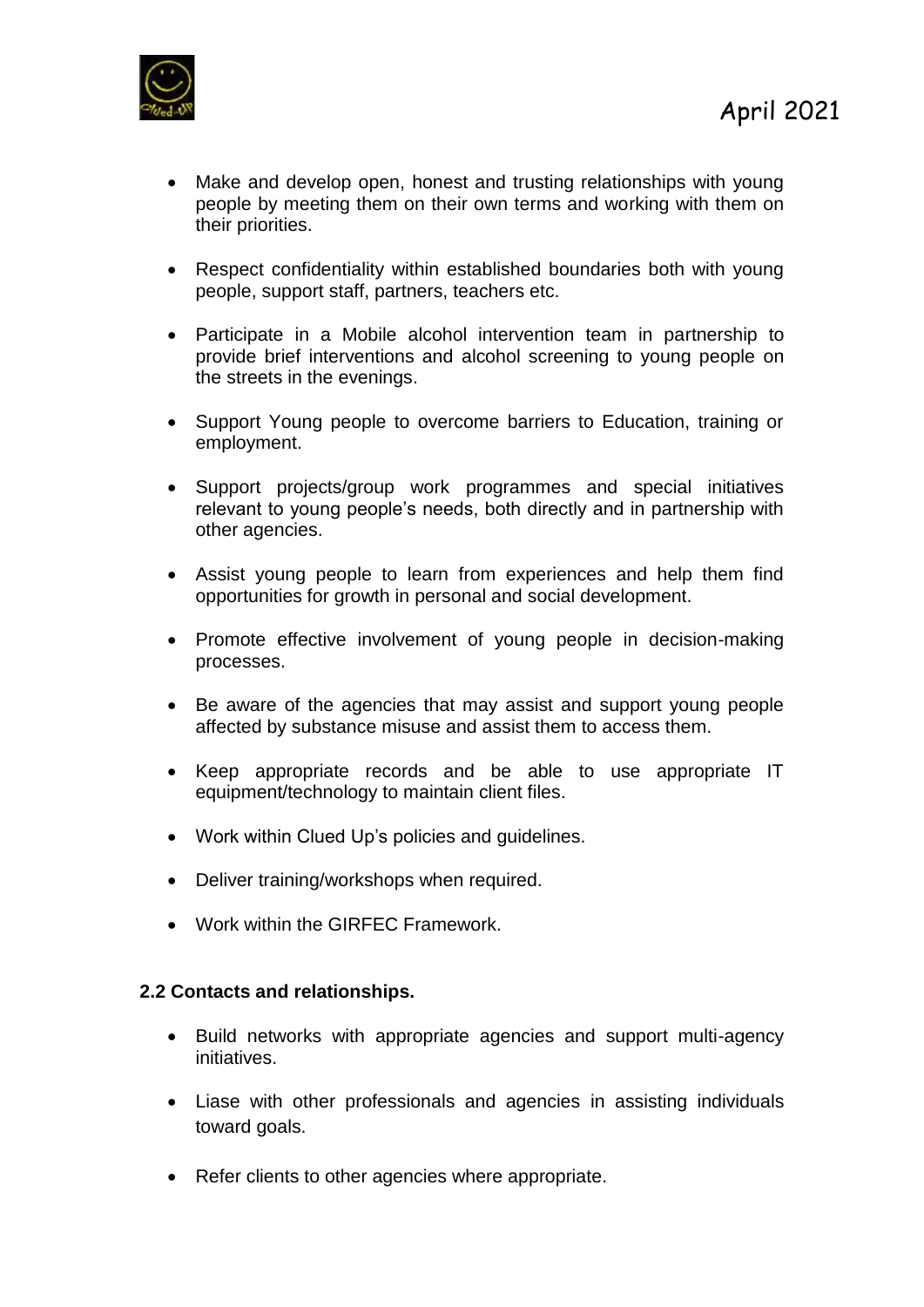

- Establish and maintain good working relationships with the Project Staff Team, Service Users and other Agencies.
- To be involved in Staff Meetings and other Partnership Meetings and be willing to undergo any appropriate training.
- Work with the partners involved to develop appropriate information sharing protocols to enable tracking of young people.
- Make particular efforts to integrate with agencies and projects focussed on substance misuse e.g. treatment and rehabilitation services.
- Participate, at local level, in multi-agency initiatives, meetings, events or working-groups, where issues about young people and substance misuse are a concern.
- When required, ensure that referrals are effectively dealt with through liaison with the Clued Up staff team.
- When remitted by the Service Manager, monitor and report on practice using approved processes.
- When required attend meetings with the Clued Up staff team in order to ensure that liaison is effective and that initiatives are properly co-ordinated.

#### **3. Other Duties**

To support the Project in keeping with its aims and philosophies, in conjunction with other team members to facilitate and develop new initiatives to meet individual and community need.

- Link young people with community resources, facilities and encourage positive, productive use of leisure time
- Adopt a community development perspective and produce, in conjunction with service users - leaflets, written material, publicity and marketing opportunities for use within the Project.
- In conjunction with the Development Worker devise a range of strategies to engage hard to reach young people.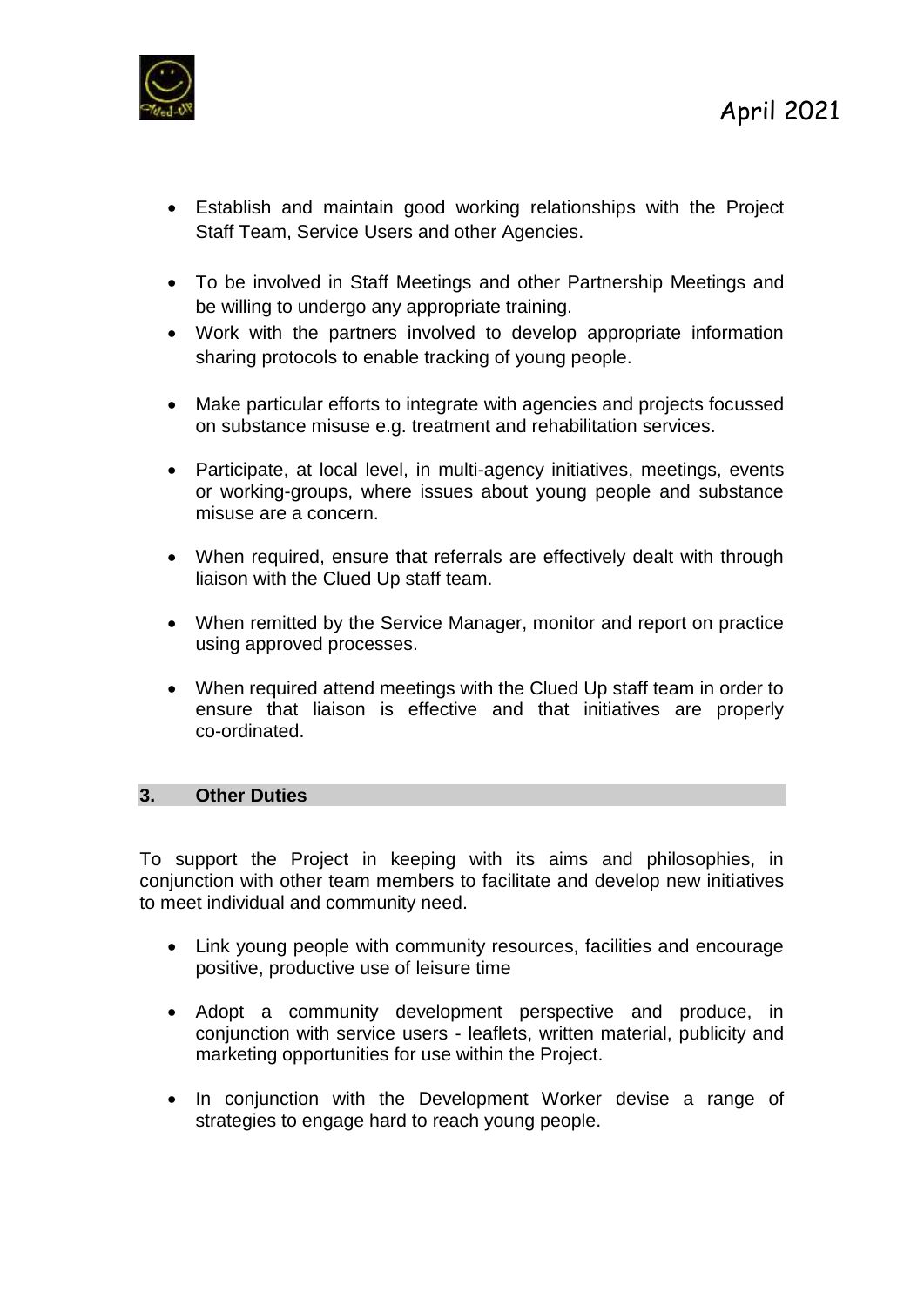

- In conjunction with Clued Up, implement the evaluation and monitoring Framework and use the appropriate client management system for recording Data and client files (FORT).
- Work to the targets and outcomes set out by the funding agreement

#### **4. Staffing**

• In conjunction with the Service Manager, ensure that all provision directly relates to necessary policy procedures.

#### **5. Special conditions/requirements**

• The jobholder may be required to perform duties appropriate to the job other than those given in the Job Profile without changing the overall purpose of the job.

#### **6. Continued Professional Development**

- Reflect on and evaluate one's own values, priorities and effectiveness and synthesise new knowledge into practice**.**
- Maintain and record Continued Professional Development.

#### **7. Other information**

• Before confirming appointment, you will be required to obtain Protection of Vulnerable Groups (PVG) scheme membership through Disclosure Scotland and become a member of the relevant PVG scheme.